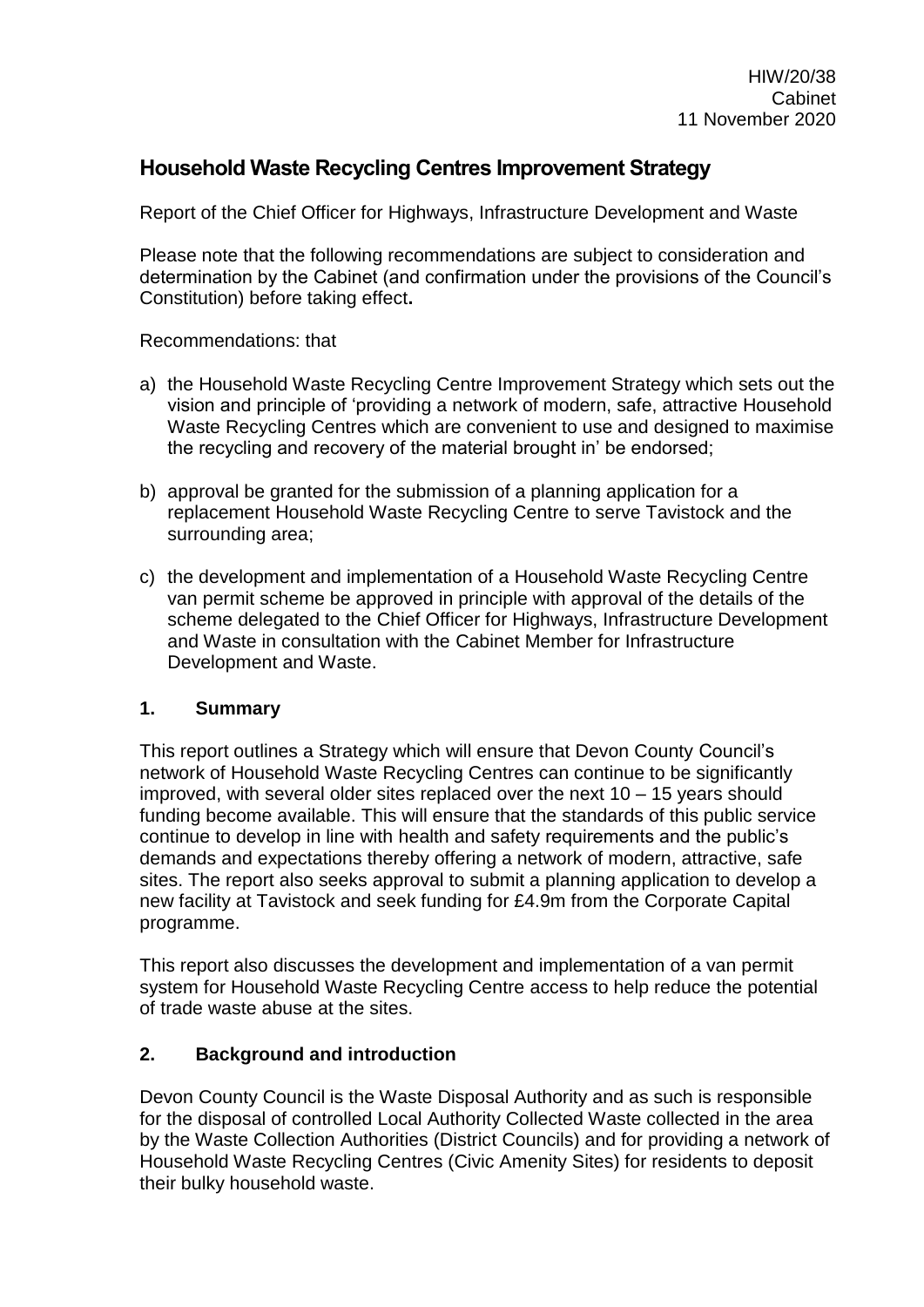The County Council manages 19 Household Waste Recycling Centres. These have been developed over a number of years and some facilities now require replacement or significant repairs or improvements.

This Household Waste Recycling Centre Strategy builds on (but does not replace) the 'Strategy for Recycling Centre (Civic Amenity Site) Facilities in Devon' approved by Cabinet in March 2011 (EEC/11/38/HQ) and will contribute to the corporate goal of 'Managing Waste Efficiently' as outlined in the DCC 'Better Together' Report 2014-2020. Delivery of the Strategy approved in 2011 has seen new sites developed for both the Sidmouth and Ivybridge communities. However, lack of capital funding has meant that there have been no further developments.

#### **3. Proposal**

(a) Household Waste Recycling Centres Improvement Strategy

The vision outlined in the Strategy for Recycling Centre (Civic Amenity Site) Facilities in Devon' (EEC/11/38/HQ Cabinet 9 March 2011) was to 'provide a network of modern attractive sites which are convenient to use and designed to maximise the recycling of the material brought in.'

This vision still stands. However, safety must rightly feature prominently in such a vision and as such the vision is now 'to provide a network of modern, safe, attractive sites which are convenient to use and designed to maximise the recycling and recovery of the material brought in'.

Previous Improvement Strategies have seen several new Household Waste Recycling Centres being developed, including the National award-winning Ivybridge and Pinhoe (Exeter) facilities and others at Sidmouth and Bideford.

However, there are still several older Household Waste Recycling Centre sites across Devon that are no longer fit for purpose and not suited to modern demands, leading to health and safety concerns and increasingly higher levels of customer dissatisfaction. The main factors being:

- Sites having to temporarily close (either in whole or part) to allow the accumulated waste to be safely loaded and transported off site, leading to long and inconvenient delays for the Public.
- Vehicles regularly queuing (particularly in a dangerous manner on the Public Highway) to access sites either during peak times or when a container is being replaced.
- Restricted layouts particularly at some smaller sites, which makes recycling inconvenient (and/or limits the amount of materials that can be recycled).
- Access issues particularly health and safety concerns with sites in which steps have to be climbed to deposit waste into containers by an ageing and/or vulnerable public.
- Pedestrian conflict with vehicles leading to health and safety concerns.
- Increased public demand, due to population and housing growth, leading to significant site congestion especially at peak times.

Some of these issues are illustrated in Appendix 1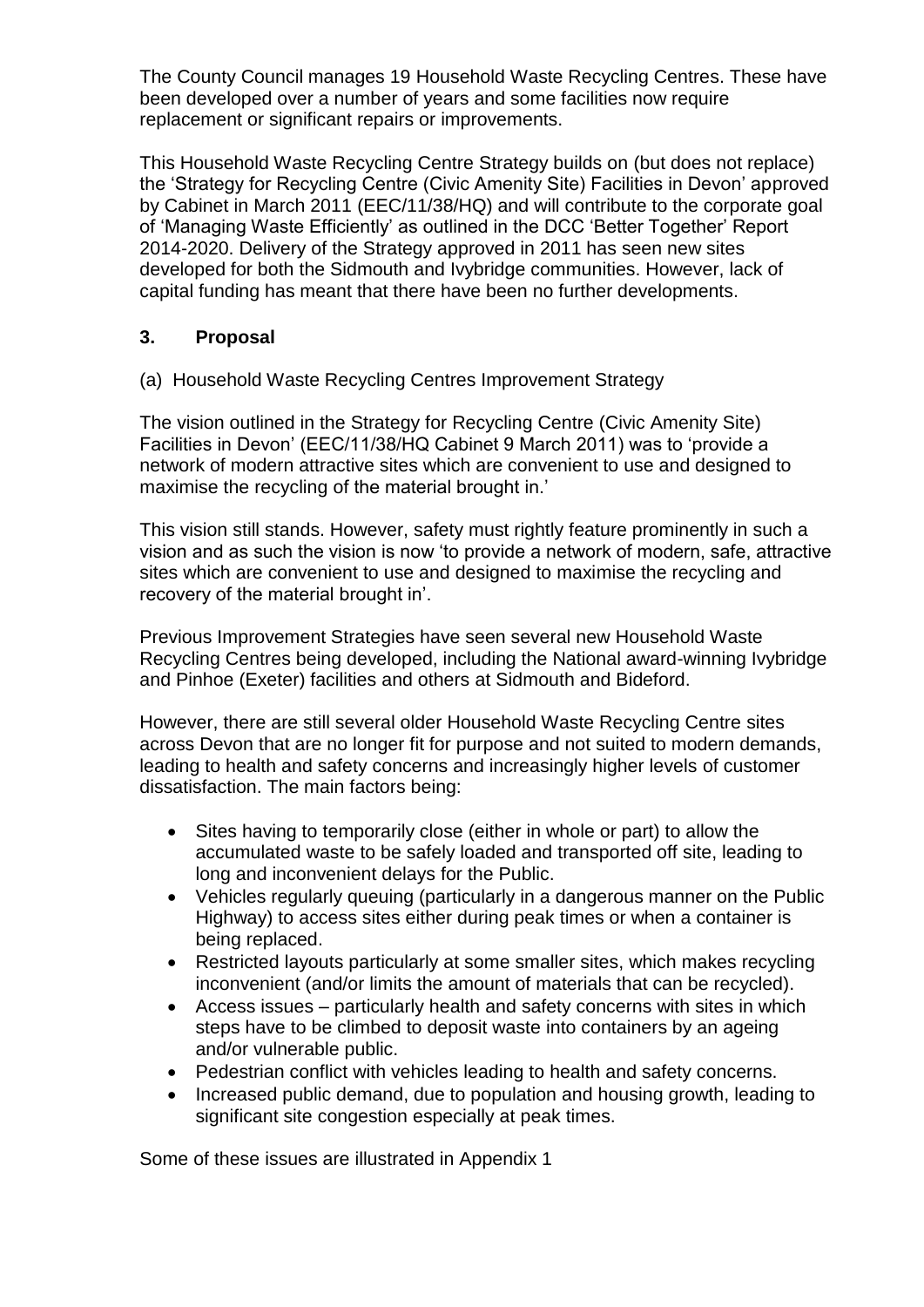The proposals outlined below set out which sites need to be replaced and are listed in order of priority. A complete list of Recycling Centres and their current status is provided in Appendix 2. It is envisaged that such a programme of site replacements would take around 10-15 years to deliver. All new sites would need to be 'split-level' in which the public deposit waste from a higher level into containers placed in a dedicated lower level service yard. This enables waste to be removed from sites without having to close the facility temporarily; significantly improves safety; eliminates the need for the public to climb steps and makes recycling far easier/more convenient/more accessible for the public.

Sites requiring improvement:

**I** Tavistock -provision of new site

The existing facility at Crowndale was developed adjacent to the old landfill site which closed over 30 years ago. It is also adjacent to an old transfer station where waste from West Devon Borough Council is bulked up and delivered to the South West Devon Waste Partnership Combined Heat and Power Energy from Waste plant operated by MVV at Devonport. The site is physically constrained and must be closed to enable containers to be replaced. This leads to significant queuing problems on the public highway raising health and safety concerns and complaints. Some minor works have been undertaken at the site and improvements made to operational practices, but the site does need to be replaced with a modern, fit-forpurpose facility.

Locating a suitable site in this area to develop a new facility has been challenging. However, proposals are now being developed to provide a new facility on the adjacent inert landfill site, which is mostly within DCCs ownership and is the most promising site in the area.

Approval is sought for the submission of a planning application for this replacement Household Waste Recycling Centre.

**II** Newton Abbot - provision of new site

The existing Brunel Road Household Waste Recycling Centre facility is the busiest in Devon, managing around 12,000 tonnes of waste per annum and approximately 250,000 visits per year. As waste has to be loaded from bay areas into HGVs, and HGVs have to access public areas, parts of the site have to close temporarily leading to significant queuing problems and frustrated site users. The existing site is not big enough to serve the communities that currently use it and existing problems will become exacerbated as the local area continues to be developed. A new, stateof-the-art facility is therefore proposed.

**III** Cullompton, Tiverton and Willand area - provision of a combined new site

The current small Household Waste Recycling Centre at Ashley, Tiverton is no longer fit for purpose to meet the current demands. Development of the Tiverton Eastern Urban Extension is progressing which will deliver an additional 2000 homes and employment land to the east of the town with the highway infrastructure partially completed. In addition, further housing is planned for both Cullompton and Willand including potentially a new Garden Village. Contributions from developers will be sought where appropriate to do so.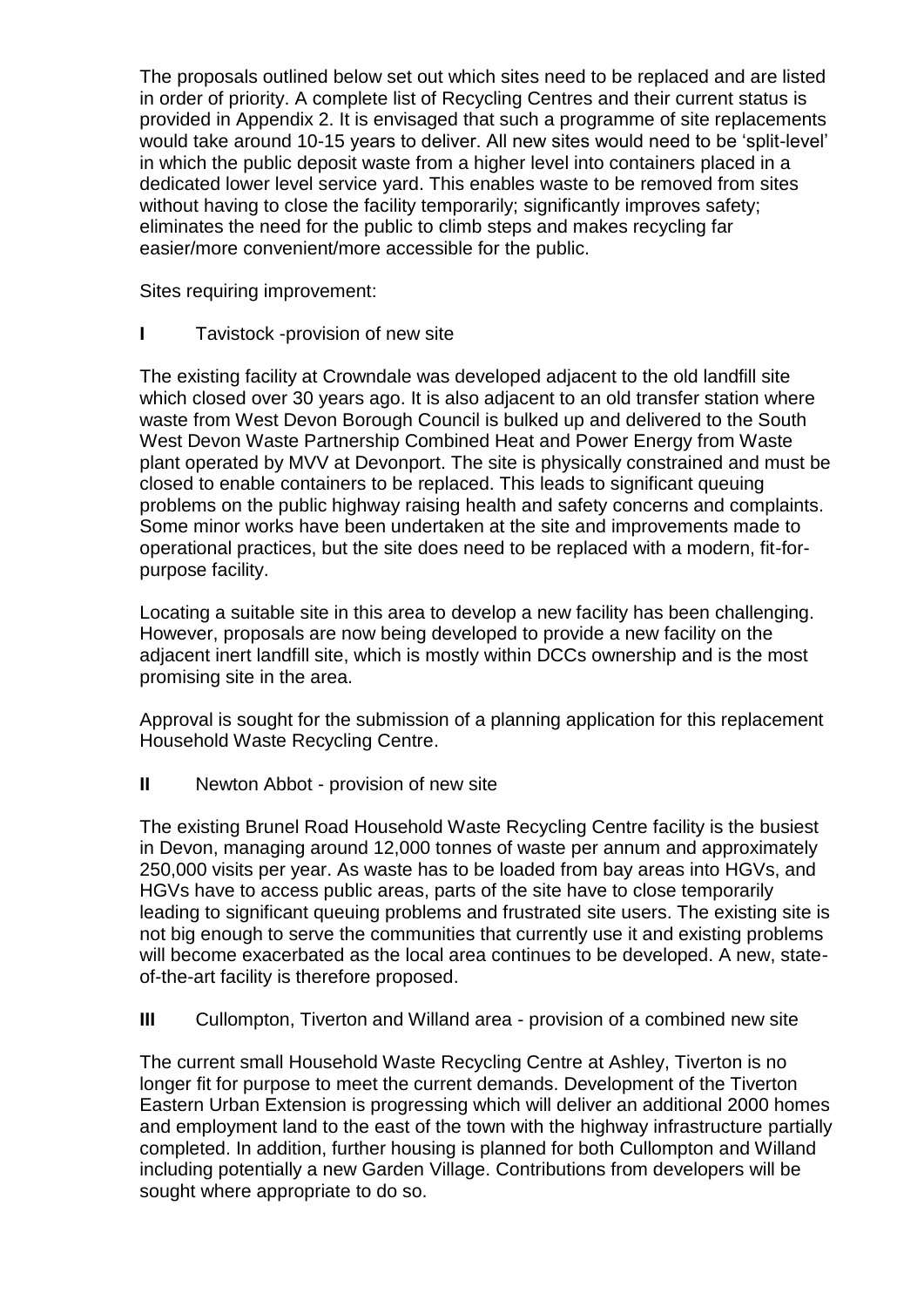The current site at Ashley (Tiverton) arose as ancillary to the landfill site which closed over 30 years ago. It is on a small footprint and requires the public to climb steps to place their waste into skips. The site must be closed to replace containers and there is a high degree of pedestrian and vehicle conflict. It is poorly configured, suffers from queuing issues and is inadequate to cope with significant housing growth that is occurring/proposed in the area. A new, large joint facility covering the growth areas of Tiverton, Cullompton and Willand is proposed.

**IV** Honiton - provision of new site

The existing facility at Sutton Barton is small, constrained and suffers significant queuing problems albeit off the public highway There are health and safety concerns with vulnerable people accessing skips via steps as well as conflict between pedestrians and vehicles. The site is historically located next to the adjacent (closed) landfill site and is very remote from the main population centre that it serves. A new facility in the Honiton area is therefore proposed.

**V** Kingsbridge, Totnes, Dartmouth - provision of combined new site

The existing facility at Totnes is the smallest (in physical area) in Devon and suffers queuing issues. The existing Kingsbridge site at Torr Quarry is also not ideal and vehicles have to queue whilst waste is being compacted and skips changed. Dartmouth has had no Household Waste Recycling Centre facility since the 'Rural Skip' provision was removed as part of budget reductions in 2011.

As such, a large new facility jointly serving all 3 communities is proposed.

**VI** Barnstaple - provision of new site

The current historic site at Seven Brethren (Barnstaple) is outdated and poorly configured. Significant housing growth that is occurring/proposed in the area is also impacting on capacity which will get worse over time. Whilst the site manages to just cope at present, it is envisaged that a new site will be required towards the end of the 10-15-year period that this Strategy covers.

(b) Van Permit Scheme for Access to Household Waste Recycling Centres

Currently, users of vans can access Household Waste Recycling Centres to dispose/recycle their waste (subject to certain vehicle and vehicle size restrictions). However, despite current checks, there is concern that abuse of this system by commercial firms and businesses to dispose of their waste at public expense remains an issue.

As such, it is proposed that a 'Van Permit' system is introduced. Permits will only be issued to vans registered to individual residents and not to vehicles registered to companies/businesses. This will help to ensure that only residents deposit their household waste at the sites. Approval in principle to this scheme is sought with details to be agreed by the Chief Officer for Highways, Infrastructure Development and Waste in consultation with the Cabinet Member for Infrastructure Development and Waste.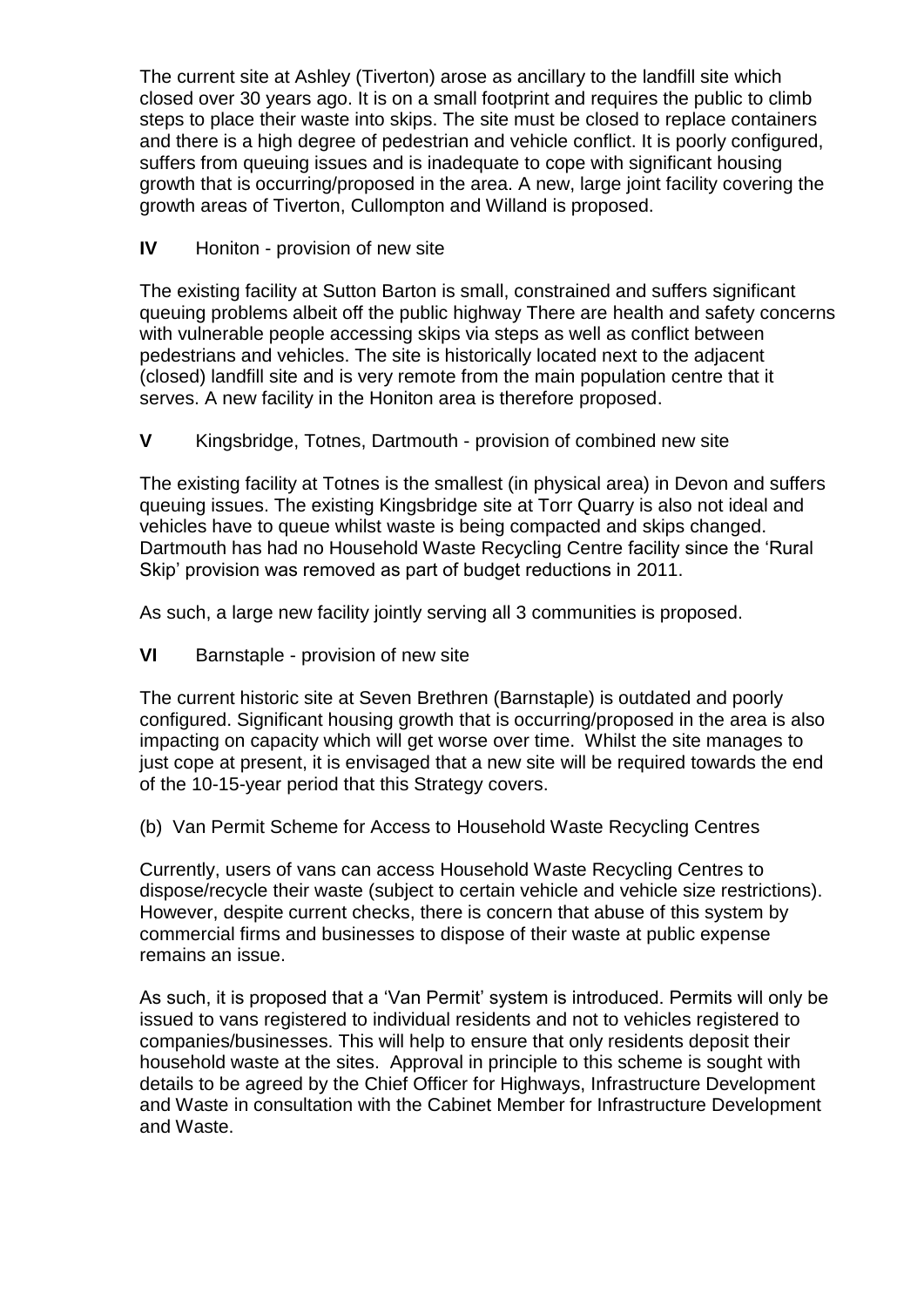## **4. Options/Alternatives**

This Strategy seeks to deliver significant improvements to the Household Waste Recycling Centre network across Devon. If the status quo was maintained, the Household Waste Recycling Centre service would not be improved, and the public would have to keep using several old facilities that are no longer fit for purpose and suffer significant issues including health and safety. This may eventually result in some facilities having to be closed.

## **5. Consultations/Representations/Technical Data**

The delivery of replacement HWRCs will require public exhibitions and consultations with local Members, the public, Parish/Town/District Councils and other relevant stakeholders as part of the planning application processes that will be required. These may need to be undertaken virtually if necessary.

## **6. Financial Considerations**

The capital costs of such a programme of Household Waste Recycling Centres improvements/replacements are significant, and clearly these schemes could only be delivered over an extended timescale of perhaps up to 10-15 years and only when funding is available including seeking external sources of funding.

It is estimated that there would be no increase in the level of revenue funding required to operate the new sites and indeed there could potentially be savings from replacing the existing Totnes and Kingsbridge sites with a single new site, along with reduced maintenance costs at the new sites.

Approval of this Strategy will enable contributions to be sought towards developing new sites from housing developers where appropriate to do so.

# **7. Legal Considerations**

There are no specific legal considerations.

### **8. Environmental Impact Considerations (Including Climate Change)**

This Strategy sets out a vision to modernise and improve the network of Household Waste Recycling Centres to make them safer and more attractive to the public to use. It will contribute to the corporate goal of 'Managing Waste Efficiently' as outlined in the DCC 'Better Together' Report 2014-2020.

Re-use is promoted at all of the Household Waste Recycling Centre sites with resale shops handling approximately 1,000 tonnes in 2019/20. Modern sites with purposebuilt resale shops generate higher levels of reuse. All of these actions will contribute to achieving Devon's Climate Emergency Action Plan.

### **9. Equality Considerations**

Where relevant to the decision, the Equality Act 2010 Public Sector Equality Duty requires decision makers to give due regard to the need to: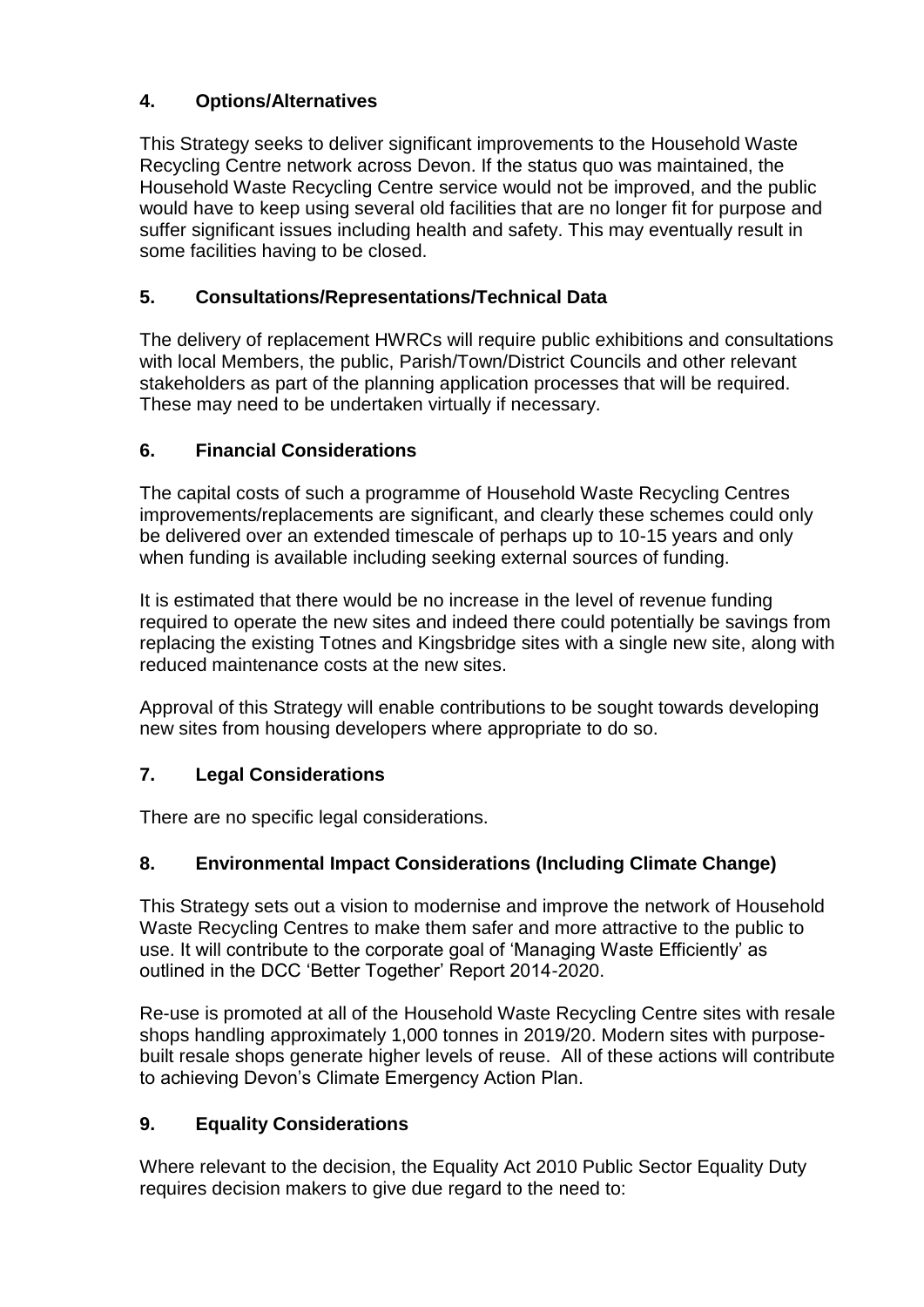- eliminate discrimination, harassment, victimisation and any other prohibited conduct;
- advance equality by encouraging participation, removing disadvantage, taking account of disabilities and meeting people's needs; and
- foster good relations between people by tackling prejudice and promoting understanding.

Taking account of age, disability, race/ethnicity (includes Gypsies and Travellers), gender and gender identity, religion and belief, sexual orientation, pregnant women/ new and breastfeeding mothers, marriage/civil partnership status in coming to a decision, a decision maker may also consider other relevant factors such as caring responsibilities, rural isolation or socio-economic disadvantage.

This may be achieved, for example, through completing a full Equality Impact Needs Assessment/Impact Assessment or other form of options/project management appraisal that achieves the same objective.

In progressing this particular scheme/proposal, an Impact Assessment has been prepared which has been circulated separately to Cabinet Members and also is available on the Council's website at [https://www.devon.gov.uk/impact/household](https://www.devon.gov.uk/impact/household-waste-recycling-centres/)[waste-recycling-centres/,](https://www.devon.gov.uk/impact/household-waste-recycling-centres/) which Members will need to consider for the purposes of this item/meeting.

Equality considerations would only apply to the proposals surrounding the provision of new and maintenance of Household Waste Recycling Centres (public facilities).

The proposal to provide several new Household Waste Recycling Centres will allow modern designs to be used to allow easy access for all site users and eliminate the need to use steps to access containers at these new sites. Disabled parking and welfare facilities will also be provided at new sites. Overall, the provision of modern facilities will benefit all site users and in particular the vulnerable who sometimes struggle to use steps at the older sites.

#### **10. Risk Management Considerations**

This policy/proposal has been assessed and all necessary safeguards or action have been taken/included to safeguard the Council's position. No risks have been identified.

#### **11. Public Health Impact**

There are no specific Public Health implications. All sites are operating in accordance with Government guidelines about being COVID 19 secure and social distancing measures will be in place for as long as they are required.

### **12. Summary, Conclusions, Reasons for Recommendations**

This Strategy sets out a vision for the modernisation of the HWRC sites to meet the demands of the 21st century. New facilities will make recycling a lot easier, safer and more convenient for the public thereby potentially managing more waste at the higher end of the waste hierarchy through re-use and recycling.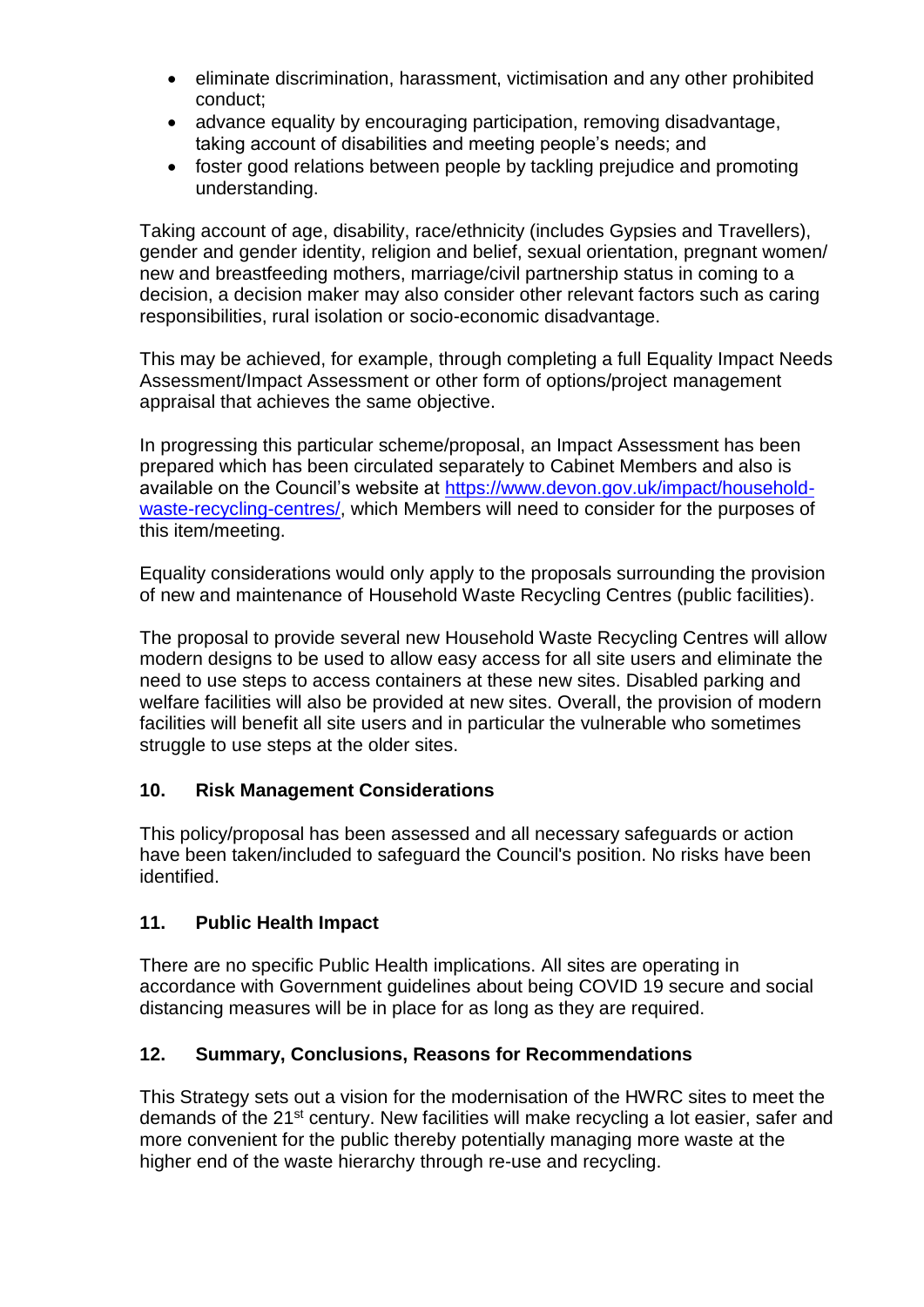Temporary closure of the Household Waste Recycling Centre network during the recent lockdown demonstrated how much these sites are valued by the public in order to help them manage their bulky household waste. They form a critical element of offering a comprehensive frontline waste service to Devon's residents.

Delivering the vision will help to ensure that the service continues to meet the health and safety, operational and legislative requirements as well as the public expectations placed upon it. Opening new sites where required will help ensure that the Household Waste Recycling Centre service is well placed to meet the growing needs placed upon it, as well as increasing re-use and recycling thereby contributing towards Devon achieving net zero carbon emissions.

Approval of the Strategy will enable funding to be sought including potential developer contributions where appropriate to do so.

Meg Booth Chief Officer for Highways, Infrastructure Development and Waste

Electoral Divisions: All

Cabinet Member for Infrastructure Development and Waste: Councillor Andrea **Davis** 

#### **Local Government Act 1972: List of Background Papers**

Contact for Enquiries: Wendy Barratt Tel No: 01392 383000 Room: Matford Offices, County Hall, Exeter. EX2 4QD

| <b>Background Paper</b> | <b>Date</b> | <b>File Reference</b> |
|-------------------------|-------------|-----------------------|
| Nil                     |             |                       |

wb121020cab Household Waste Recycling Centres Improvement Strategy - Final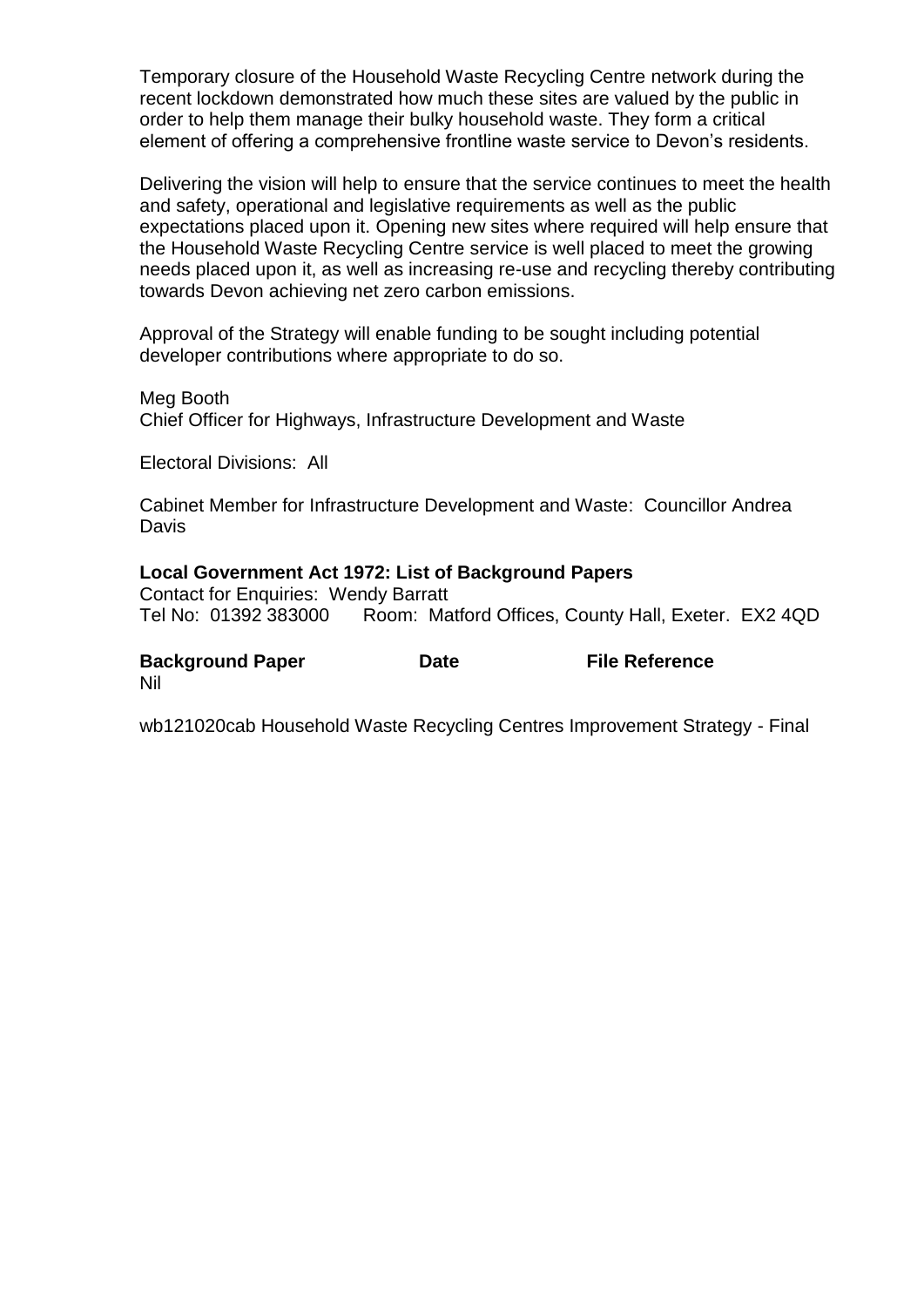### Appendix 1 to HIW/20/38

#### Photographs highlighting health and safety, access and queuing issues with older Household Waste Recycling Centres in Devon